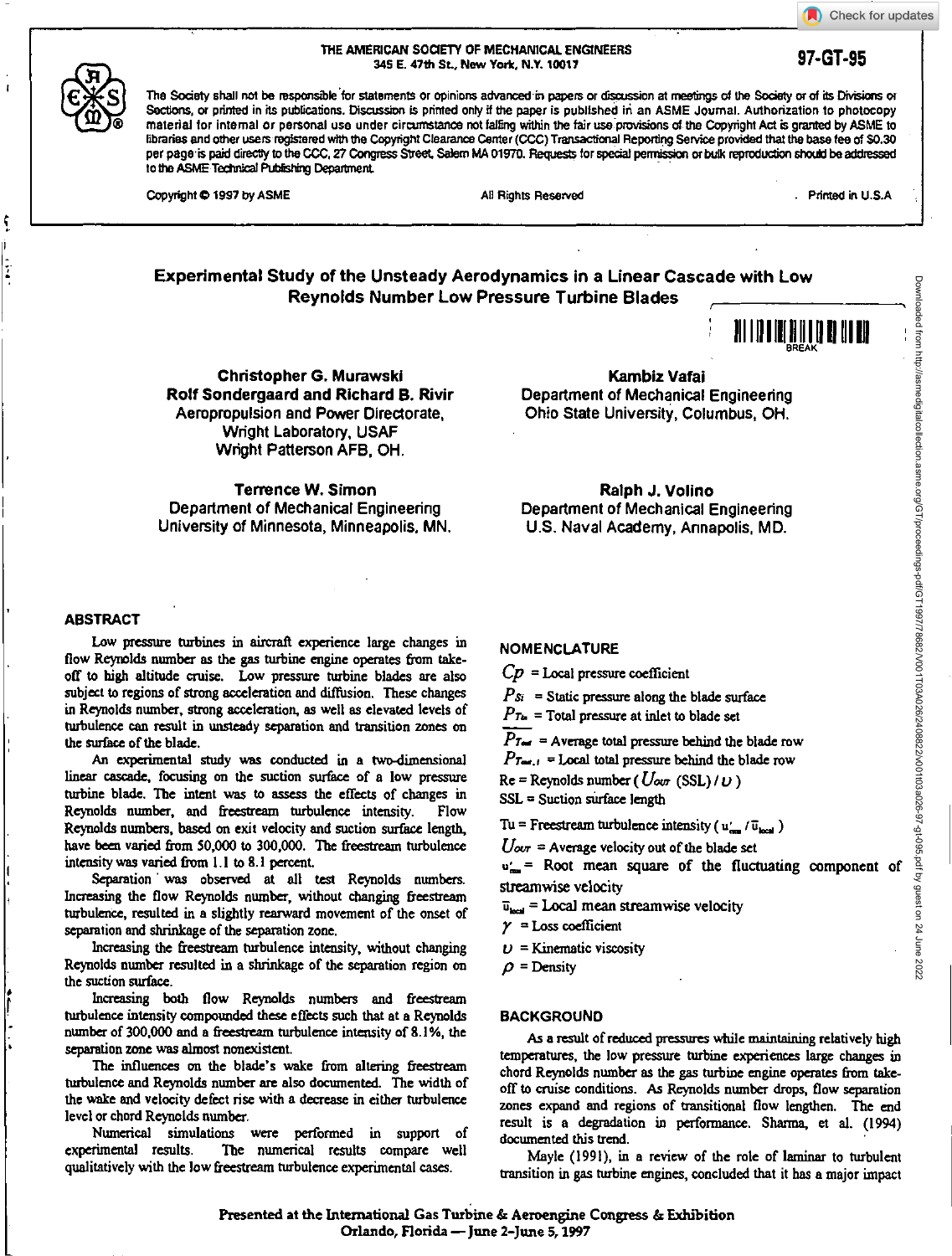on blade performance. *He* defined three modes of transition; natural transition, bypass transition and separated-flow transition. Natural transition is defmed by the classical development and break-up of Tollmien-Schlichting waves. Bypass transition bypasses the formation of Tollmien-Shlichting linear instability waves, going to turbulent spots directly. The spots merge to yield a turbulent boundary layer. Separated-flow transition occurs when a boundary layer separates, and transition proceeds in the free-shear-layer flow above the separation bubble. The transition region propagates toward the wall giving a growing turbulent zone until the flow reattaches as a fully turbulent boundary layer. Because of the elevated levels of freestream turbulence, curvature, and the diffusion in the boundary layer, the transition processes most likely to occur on a turbine blade are bypass and separated-flow transition.

Several recent papers relevant to the present study are:

Rivir (1996) presented an experimental and computational effort which investigated the effect of turbulence intensity and turbulence length scale on the transition zone in a low pressure turbine cascade. He concluded that changes in turbulence intensity and turbulence length scale did not affect the location of transition onset. However they do affect the length of transition.

Halstead et al. (1995) reported the results of an extensive experimental study of compressor and low pressure turbine flows. While their experiment concentrated on turbine flow that contained wake disturbances, they concluded that the performance of highly loaded, low pressure turbine blades are dependent on flow transition and separation behavior. Computational results could not adequately predict transition regions.

Baughn et al. (1995) reported experimental results which concentrated on transition and separation on turbine blades at low Reynolds numbers with freestream turbulence intensities of 1%, and 10%. They documented the movement forward of the transition point as freestream turbulence intensity was increased. Rivir, et al. (1996) conducted a computational study of the same geometry at various Reynolds numbers but without turbulence. Their results show that a low pressure turbine blade separates as Reynolds number decreases below 100,000.

In the present paper, we focus on Reynolds number and turbulence level effects on a low pressure turbine airfoil and document the effect of these influences on the airfoil wake.

# **EXPERIMENTAL METHOD**

#### Experimental Apparatus

A linear, 2-D airfoil cascade at the Air Force Institute of Technology at Wright Patterson Air Force Base, was employed to study a low pressure turbine airfoil. A schematic of the test apparatus is provided in Fig. I. Air is pulled through the apparatus by a 20 HP motor operating a Buffalo Forge centrifugal blower in the suction mode. Air flow through the test rig is controlled by an Allen-Bradley 1336 variable speed motor controller.

The wind tunnel inlet bell-mouth directs the flow through a 53 cm square by 20 cm deep honeycomb flow straightener. The flow continues through a 7:1 converging nozzle to the 11.4 cm by 40.6 cm flow channel.

The inlet freestream turbulence intensity is elevated by a passive turbulence grid which is located 1.45 m upstream of the cascade row. The grid is a wooden square mesh of 13 mm square bars arranged with a 25.4 mm center-to-center spacing. The turbulence grid is removed to provide low levels of inlet freestream turbulence.



The cascade used in this experiment contains four geometrically identical, low pressure turbine blades with an axial chord length of 11.4 cm and a span-to-chord length aspect ratio of 1.0. The suction surface length is 15.24 cm. The pitch-to-chord ratio (solidity) is 0.8 and the flow is turned through 95°.

# Instrumentation

Instantaneous local velocities are measured using a single element, hot-film probe (TSI model #:1210-10 or 1210-20). Boundary layer profiles were recorded by traversing the single element, hot-film probe, in-line with the flow, across the boundary layer. Velocities in the wake were also recorded using a single element, hot-film probe. Mean velocity and total pressure measurements were with a United Sensor pitot-static probe, model number PDA-8-F-6-KI.

The airfoil surface static pressures are measured using 22 static pressure ports installed at midspan on the surface of one blade. The ports are Connected to stainless steel tubing which manifolds to a Scanivalve selector (Model # 4839-1). Three Validyne pressure transducers were used (Model *II:* DP45-14, DP45-20, DP45-22) to cover the range of cascade pressures. Voltages were acquired by a Hewlett-Packard 3852 Data Acquisition Unit controlled by a 486 personal computer. National Instruments LabVIEW software was utilized for data acquisition.

The experimental uncertainties were established based on knowledge and experience of the instrumentation, and calculations of the propagation of uncertainty by using the method of Kline and ł.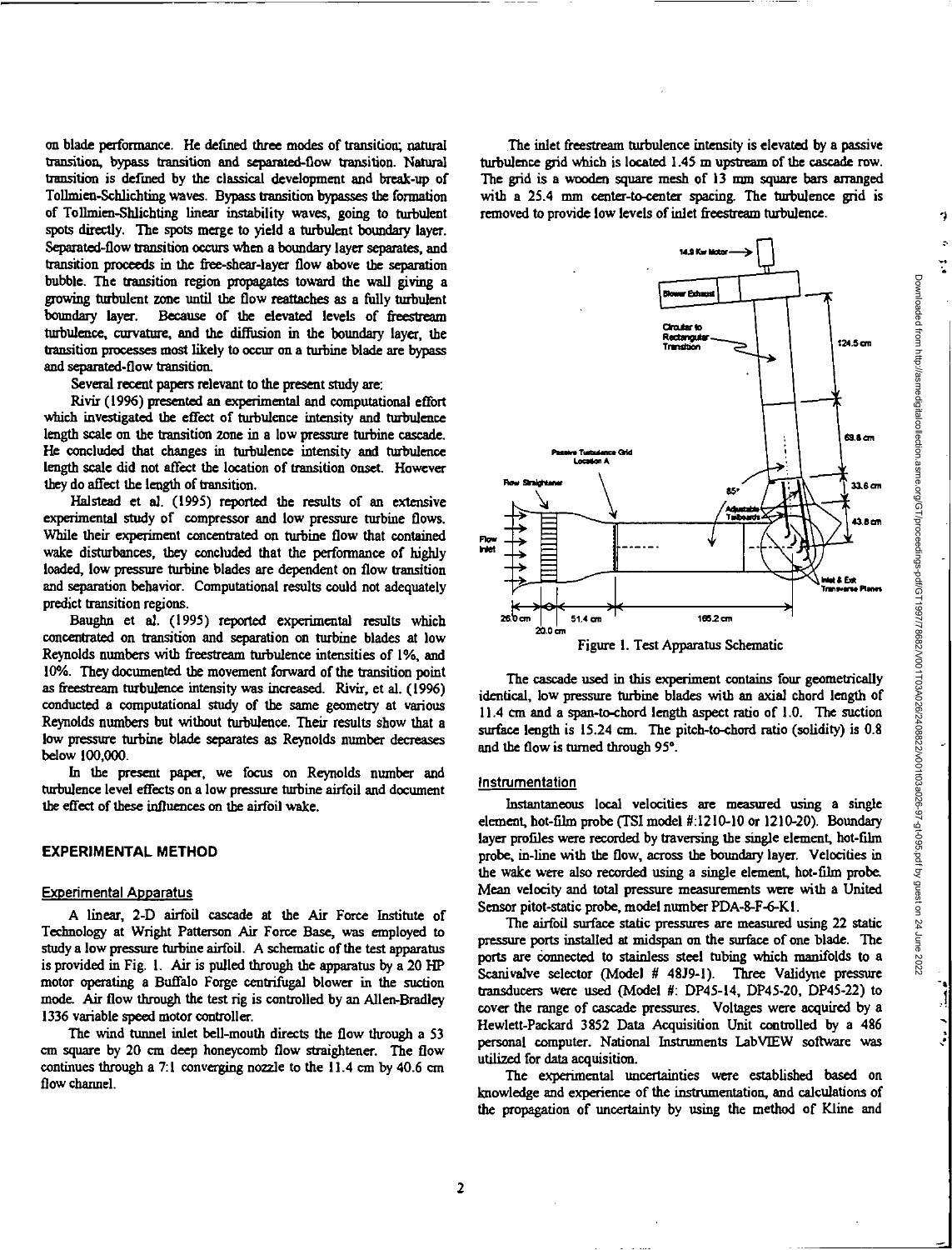McClintock (1953). The uncertainty of the velocity measurements flow velocity is uniform with and without the grid varying about the resulting from pressure transducers and the single wire, hot-film probe mean by less than 7.5%. was estimated to be less than 2%. The maximum uncertainty in the **<sup>14</sup>** pressure coefficient and loss coefficient are estimated to be less than 4%.

#### Computational Method

Numerical simulations of the experimental rig were performed using VB12D, an unsteady, two-dimensional, Navier-Stokes code developed by the Allison Engine Company under contract to the United States Air Force (Rao et al. (1994)). The computational grid used in this study is illustrated in Fig. 2. The grid is an overlaid (Chimera) combination of a rectangular H grid (67X59) and a body fitted hyperbolic 0 grid (10IX41). The rectangular grids are used to resolve the free stream flow and the 0 grids are used to resolve the regions of high shear associated with the boundary layer. The steady solution of the code is based on a five-step, Runge Kutta relaxation method that incorporates residual smoothing to accelerate convergence to the final solution. The code implements a Baldwin-Lomax (1978), two-layer, algebraic turbulence model and the Baldwin-Lomax point transition model which assumes that transition occurs when the calculated  $C_{\nu} = 14$ . Resolution of the inner boundary layer was a significant driver for selection of the O grid spacing, with the first grid point at a  $y + \le 1$ . Steady state residuals for converged calculations are of the order of 10e-6.



Figure 2. Computational Grid

# **RESULTS**

# Inlet Profile

To verify an acceptable inlet, a flow survey was performed using **000 0.05** a single hot-film probe. The survey (Fig. 3) was taken one blade chord upstream of the leading edges at mid-tunnel height. Without a o.co turbulence generation grid, the inlet flow turbulence intensity is o uniform at 1.1%. The passive turbulence grid creates an inlet freestream turbulence level of 8.1%. Figure 3 shows the inlet axial



Loss Coefficient

**Overall** performance is documented with the loss coefficient.

$$
\gamma = \frac{\left(PT_{\text{in}} - \overline{PT_{\text{out}}}\right)}{\frac{1}{2}\rho U \text{out}^2} \tag{1}
$$

The inlet total pressure is measured one axial blade chord upstream. The outlet total pressure is the average of a traverse perpendicular to exit flow, and 2.54 cm behind a test blade. Figure 4 shows experimental and calculated loss coefficients. Computational results contain no freestream turbulence. The results show that blade losses increase as Reynolds numbers decrease. At Reynolds numbers below 100,000, the computational results contain a separated boundary layer that does not reattach. For Reynolds numbers greater than 100,000, the computational results contain a boundary layer that transitions to turbulence and remains attached. The transition in the calculated results occurs instantaneously. The separation and transition zones of the experimental results are affected by Reynolds number and freestream turbulence levels.



Figure 4. Loss Coefficient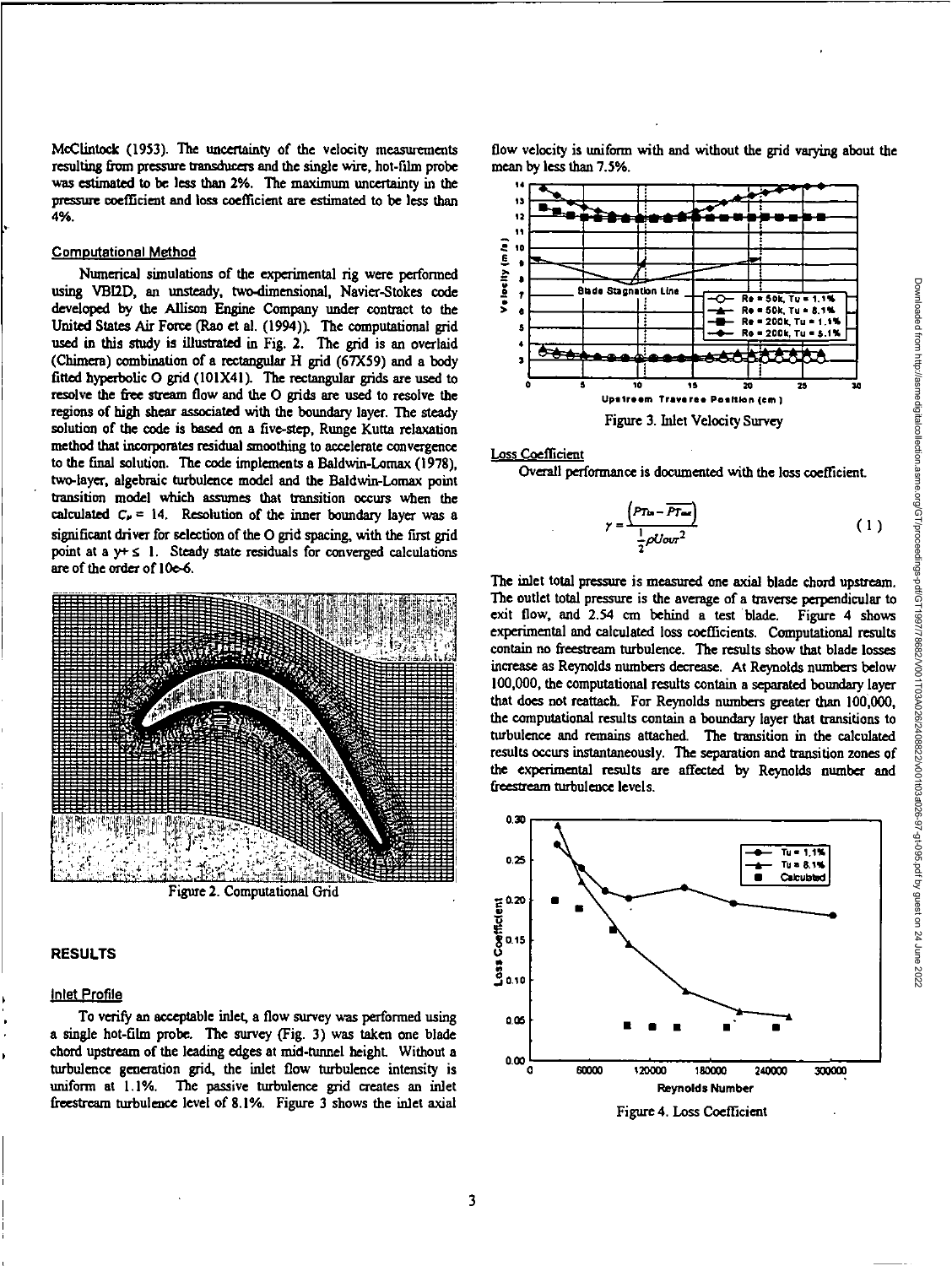http://asmedigitalcollection.asme.org/GT/proceedings-pdf/GT1997/78682/0011034026/24001103a026-97-gt-095.pdf by guest on 24 June 2022

Downloaded from

The calculated and low freestream turbulence experimental results show that the loss coefficient increases sharply when Reynolds number is less than 100,000. The increase in loss coefficient at lower Reynolds number is caused by strong separation without reattachment, resulting in significantly larger wakes. The loss coefficient with freestream turbulence of 8.1% decreases continuously as Reynolds numbers are increased At higher Reynolds numbers the boundary layer reattaches and the separation zone continues to shrink, resulting in smaller wakes.

# **Boundary Layer Survey**

Figure 5 shows measured velocity profiles in the boundary layer along the suction surface of the low pressure airfoil with the flow Reynolds number of 53,000 and 160,000, and a freestream turbulence level of 1.1%. Figure 5 provides a comparison of the measured velocity profiles at several axial chord locations. The velocity profiles are presented as a ratio of the local velocity divided by the maximum velocity in the boundary layer at each survey location.



Figure 5b. Boundary Layer Velocity Survey, Re = 160k

Figure 5a illustrates that at a flow Reynolds number of 53,000. separation occurs on the suction surface before the traverse at 74% axial chord. Separation is observed when the velocity profile departs

from the classic laminar flat plate boundary layer shape. At an axial chord of 90% the flow is still separated, and the boundary layer has grown in height to 0.457 cm. Figure 5b illustrates that with a flow Reynolds number of 160,000, flow separation has just begun at 74% of axial chord. The boundary layer does not grow as fast as in Fig. 5a. and the flow is about to reattach at 90% of axial chord.

Figure 6 shows local freestream turbulence intensity profiles at each measured velocity profile station. At a Reynolds number of 53,000. Fig. 6a confirms that the boundary layer has separated before 74% of axial chord as indicated by a near-wall region of uniform high level of turbulence. At 96% axial chord, the shape of the local freestream turbulence survey near the wall is similar to that of 90% axial chord, where the boundary layer is separated. This confirms that the boundary layer is still separated at 96% axial chord.

Figure 6b, similarly confirms the conclusions seen in the velocity boundary layer plot for Reynolds number of 160,000. In this case, flow separates at 74% of axial chord, which is later than the Reynolds number of 53,000 case. Increasing the Reynolds number results in a delay of the onset of separation, and the boundary layer reattaches.



Figure 6b. Boundary Layer Turbulence Survey,  $Re = 160k$ 

The rate at which the boundary layer grows, and its maximum thickness also is affected by Reynolds number and freestream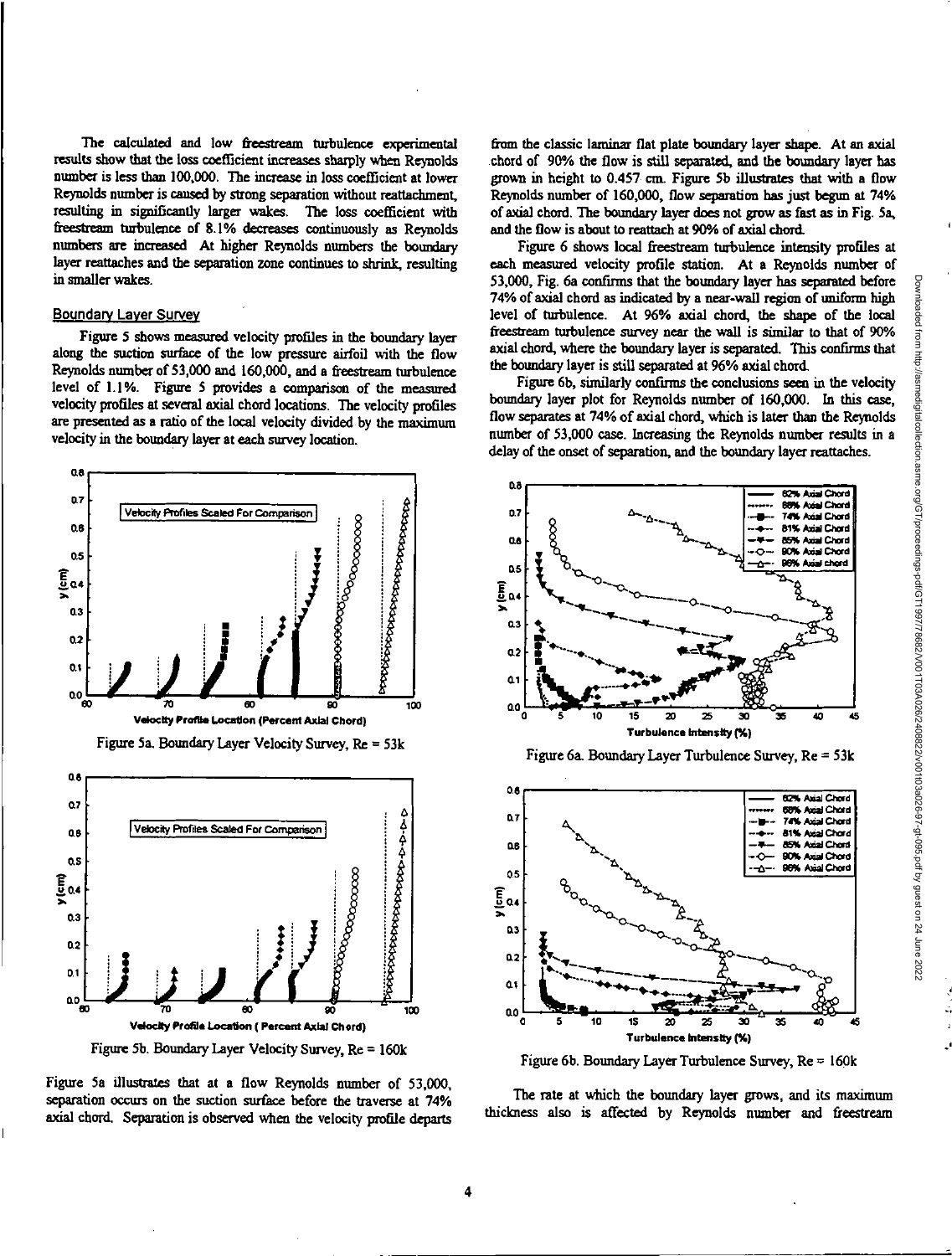**turbulence level. Lower Reynolds number cases have a larger separation zone on the suction side of the airfoil. In Fig. 4, the low Reynolds number cases have larger loss coefficients. In Fig. 5a, the lower Reynolds number case separates sooner, grows faster and does not reattach. These results are consistent with a larger pressure drop at the lower Reynolds number.** 

# Surface Static Pressure Results

**Surface static pressure surveys, presented in terms of pressure**  coefficients in Figs. 7 and 8, were conducted on the 2-D cascade test **blade for a wide range** of Reynolds numbers. Figure 7 presents the **experimental and computational pressure coefficients for the suction surface of the turbine blade with freestream turbulence levels of 1.1% and 0%, respectively. Figure 8 contains experimental pressure coefficients for freestream turbulence levels of 8.1%.** 

**Cp is the pressure coefficient defined by equation 2.** 

$$
C\rho = \frac{(P T \ln - P S i)}{\frac{1}{2} \rho U \alpha r^2}
$$
 (2)

**Along the suction side surface, from 0 to 50 % of axial chord, the flow behaves similarly** for **all Reynolds numbers. The flow over the last 50% of the suction side surface is affected by changes in Reynolds number and freestream turbulence intensity.** 

**Figure 7 includes curves illustrating the computational results for Re=50,000 and 200,000. When Re=200,000 the boundary layer remains attached and transitions to turbulent flow. For the case Re=50,000, separation occurs at 75% axial chord.** 

**The measured velocity profiles for Tu=1.1% (Fig. 5), separate near 74% axial chord. The pressure coefficient profiles of Fig. 7 contain a terrace (flat zone) in this region. Gaster (1966) explained that the terrace is created by the initial portion of the separation bubble composed of a laminar shear layer and a dead air region. The shear layer then begins to interact with the separation bubble. A region of turbulent mixing occurs which may result in boundary layer**  reattachment. At the end of the dead air zone the magnitude of the **velocity will increase near the wall. The initiation of transition appears as a region on the pressure coefficient curve that quickly falls off after the flat zone.** 

**A** terrace is present **in the pressure coefficient profiles for all Reynolds numbers tested in Figs. 7 and 8. Separation occurs in the same region for all cases. Increasing the Reynolds number results in the beginning of transition** moving **forward. The exact location of separation, transition and reattachment cannot be determined until a more detailed study of the flow field is completed.** 



**Figure 7. Surface Static Pressure Survey, Tu = 1.1%** 



**Figure 8. Surface Static Pressure Survey, Tu = 8.1%** 

# **Wakes**

**Changes in the size, length and location of the separation zones on the turbine blade influence the strength of the wake. Each point on Fig. 9 represents a local instantaneous velocity recorded while the hot film probe was being traversed parallel to and 2.54 cm behind the plane of the trailing edges of the 2-D recrorl, turbine blade.** The size and shape **of the wakes directly correlate with the loss coefficients in Fig. 4.** 

**Figure 9a and 9b show wake surveys for a Reynolds number of 50,000, with and without the turbulence grid. The level of nns fluctuation is similar, however the width of the wake is diminished as the freestrezun turbulence increases. This results in a lower loss coefficient for the case with the larger freestream turbulence intensity. AS the Reynolds number is increased in Figs. 9d, 9f and 10, with a freest:ream turbulence level of 8.1 %, the magnitude of the velocity deficit and the width of the wake continuously decrease. This trend**  correlates directly with the loss coefficient plotted in Fig. 4.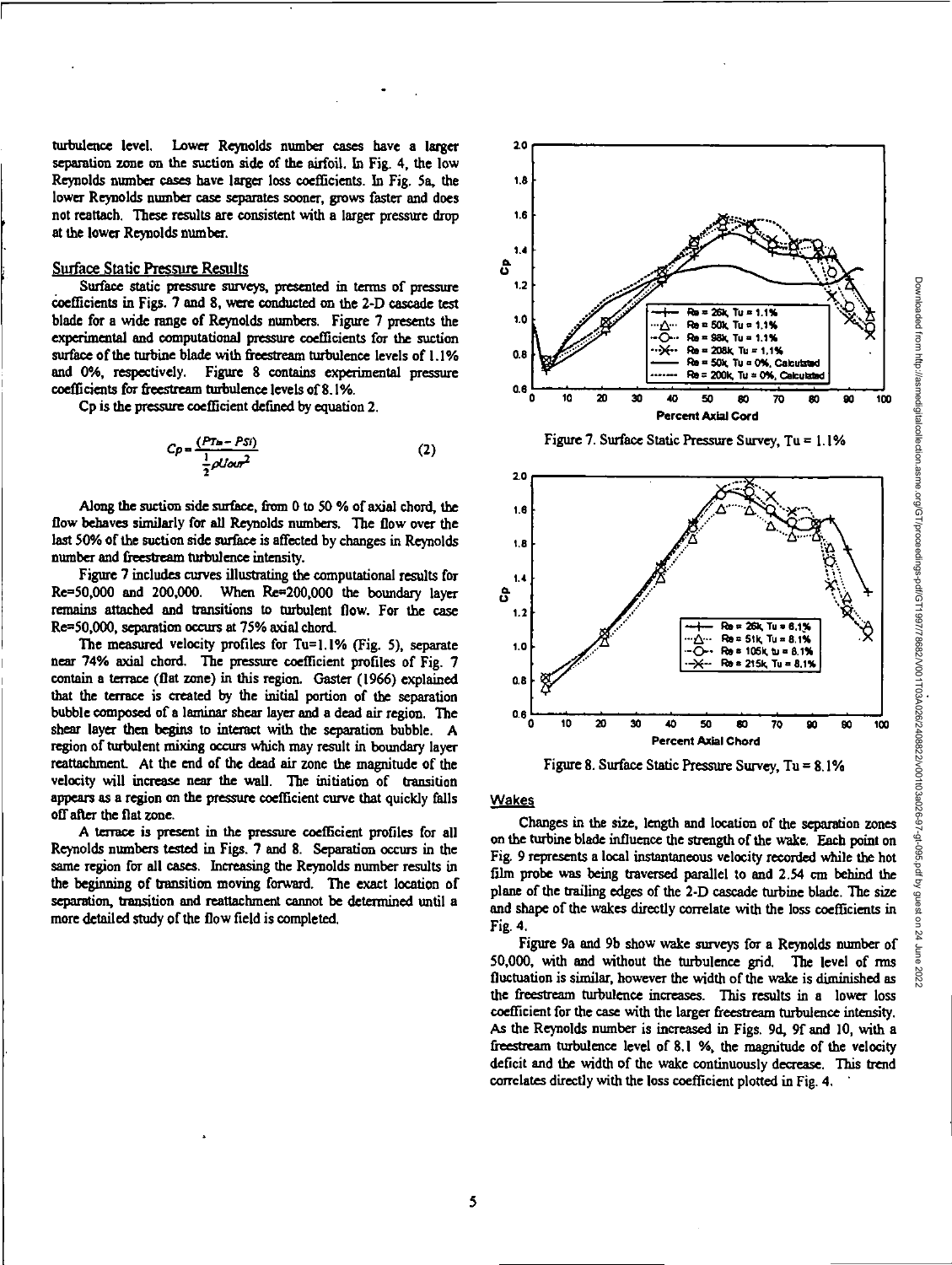

Figure 9a. Instantaneous Velocity Wake Survey, Re = 50k, Tu = 1.1%



Figure 9b. Instantaneous Velocity Wake Survey, Re = 50k, Tu = 8.1%



Figure 9c. Instantaneous Velocity Wake Survey, Re = 100k, Tu = 1.1%



Figure 9d. Instantaneous Velocity Wake Survey, Re =100k, Tu = 8.1%



Figure 9e. Instantaneous Velocity Wake Survey, Re = 200k, Tu = 1.1%



Figure 9f. Instantaneous Velocity Wake Survey, Re = 200k, Tu = 8.8%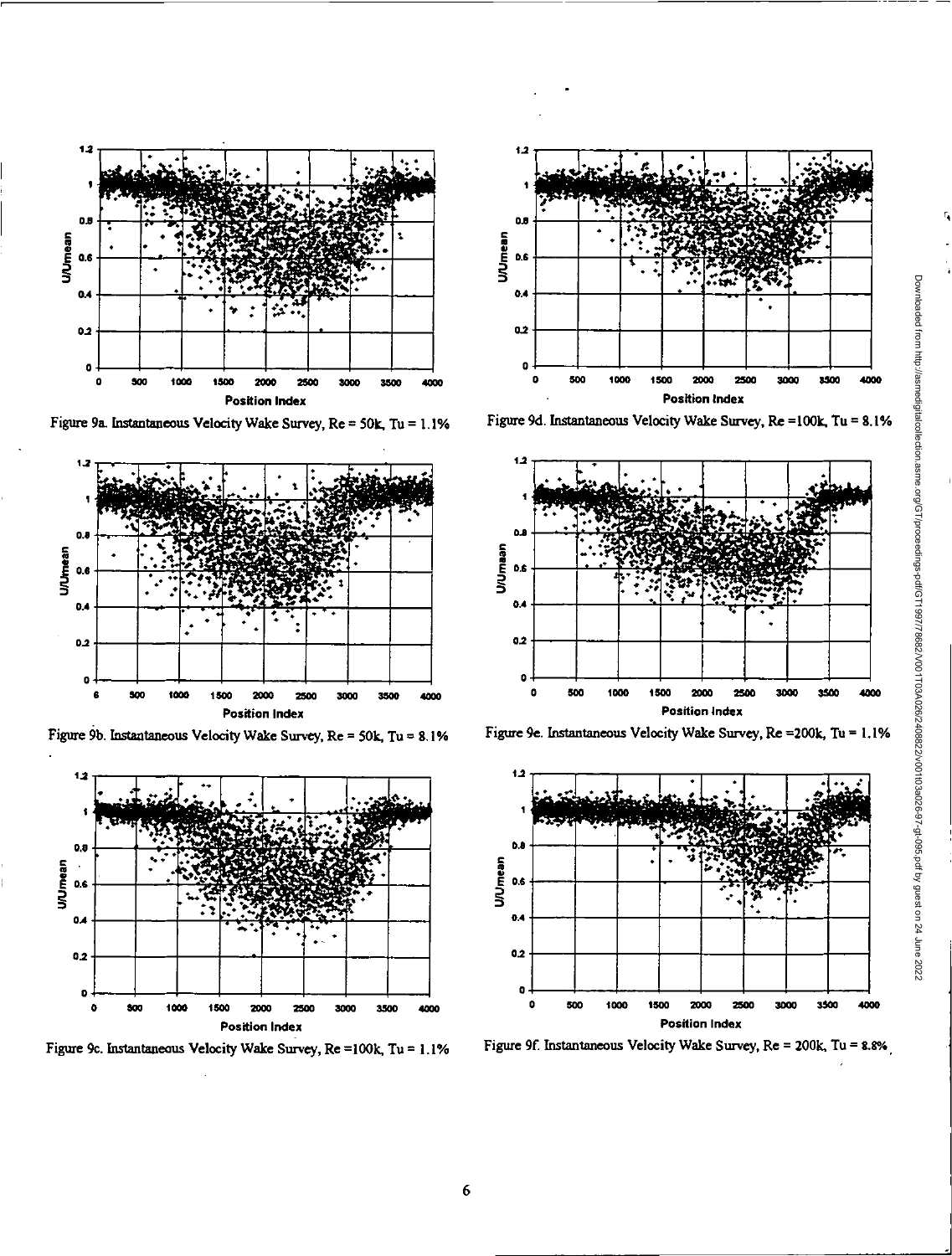

Figure 10. Instantaneous Velocity Wake Survey,  $Re = 300k$ , Tu = 8.8%

Figure 10 illustrates the local instantaneous velocity in the wake for Reynolds number of 300,000 and a freestream turbulence intensity of 8.1%. The wake is symmetric and the velocity defect is the smallest of the cases tested. The losses from the blade decrease as the Reynolds number and freestream turbulence are increased.

Figure 11 shows surveys of total pressure within wake which provides a measure of the local loss. The survey was conducted at the same streamwise location as the surveys in Fig. 9. In Fig. 11, the center of the trailing edge of the test blade is at 9.30 cm, the suction side of the wake would be at values greater than 9.30 cm, and the pressure side of the wake would be at values less than 9.30 cm. The local loss coefficient is defined by equation 1, substituting  $P_{\text{True}, i}$  for  $P_{\text{T}}$ 



Figure 11. Local Loss Coefficient In The Wake

The same trends seen in Fig. 9 also apply to Fig. 11. The peak values of local loss coefficient move toward the pressure side as Reynolds number increases, for all values of freestream turbulence intensity. This trend was seen by Wunderwald and Fottner (1995) for a wake traverse in a compressor cascade. The peak in the local loss

coefficient moves because the boundary layer thickness at the end of the turbine blade decreases as Reynolds number increases, as seen in Fig. 5. At higher Reynolds numbers, the flow is attached at the end of the suction surface. The survey in Fig. 11 is taken 2.54 cm behind the blade set. Some mixing of the detached boundary layers and the freestream occurs. At the lower Reynolds numbers, the thicker boundary layer, caused by flow separation at the rear of the suction surface, creates a larger local pressure drop, and more mixing occurs on the suction side of the wake.

#### **CONCLUSION**

The present study investigated the effects of Reynolds number and freestream turbulence intensity on a low pressure turbine cascade blade. Separation was observed at all Reynolds numbers and freestream turbulence intensities in this experimental study.

For a constant freestream turbulence of 1.1%, as the Reynolds numbers increase, the length and height of the separation zone decrease. Increasing Reynolds numbers also reduces velocity deficit in the wakes, but does not reduce the width of the wake. The loss coefficient decreases sharply as Reynolds number is increased to 100,000. Further increases in Reynolds numbers beyond 100,000 do not greatly affect the loss coefficient.

For cases with a freestream turbulence intensity of 8.1%, as Reynolds numbers increase, the suction side boundary layer, loss coefficient and pressure distributions change continuously. With increasing Reynolds number, the separation zone becomes smaller, reducing the velocity defect, and decreasing the wake width. This trend continues until the wake profile is almost symmetric with a Reynolds number of 300,000 and turbulence intensity of 8.1%.

At Reynolds numbers above 100,000, the higher turbulence intensity cases result in lower loss coefficients as a result of the smaller separation zones and reattachment of the boundary layer on the suction side.

# **ACKNOWLEDGEMENTS**

The authors are grateful for the support from the AFOSR summer visiting scholar program. Also, we acknowledge the professional advice and assistance from members of the Wright Laboratory Basic Aerothermal Research team: namely Mr. David Pestian and Dr. Shichuan Ou. The authors are grateful for the support of Dr. Paul King of the AFIT Aeronautical Engineering Department for use of the linear cascade, and the AFIT model shop for rig modifications and upgrades.

# **REFERENCES**

Baldwin, B. S., and Lomax, H., 1978, "Thin-Laver Approximation and Algebraic Model for Separated Turbulent Flows," AIAA Paper 78-0257.

Baughn, J.W., Butler, R.J., Byerley, A.R., and Rivir, R.B., 1995. An Experimental Investigation of Heat Transfer, Transition and Separation on Turbine Blades at Low Reynolds Number and High Turbulence Intensity. 1995 International Mechanical Engineering Congress and Exposition, San Francisco.